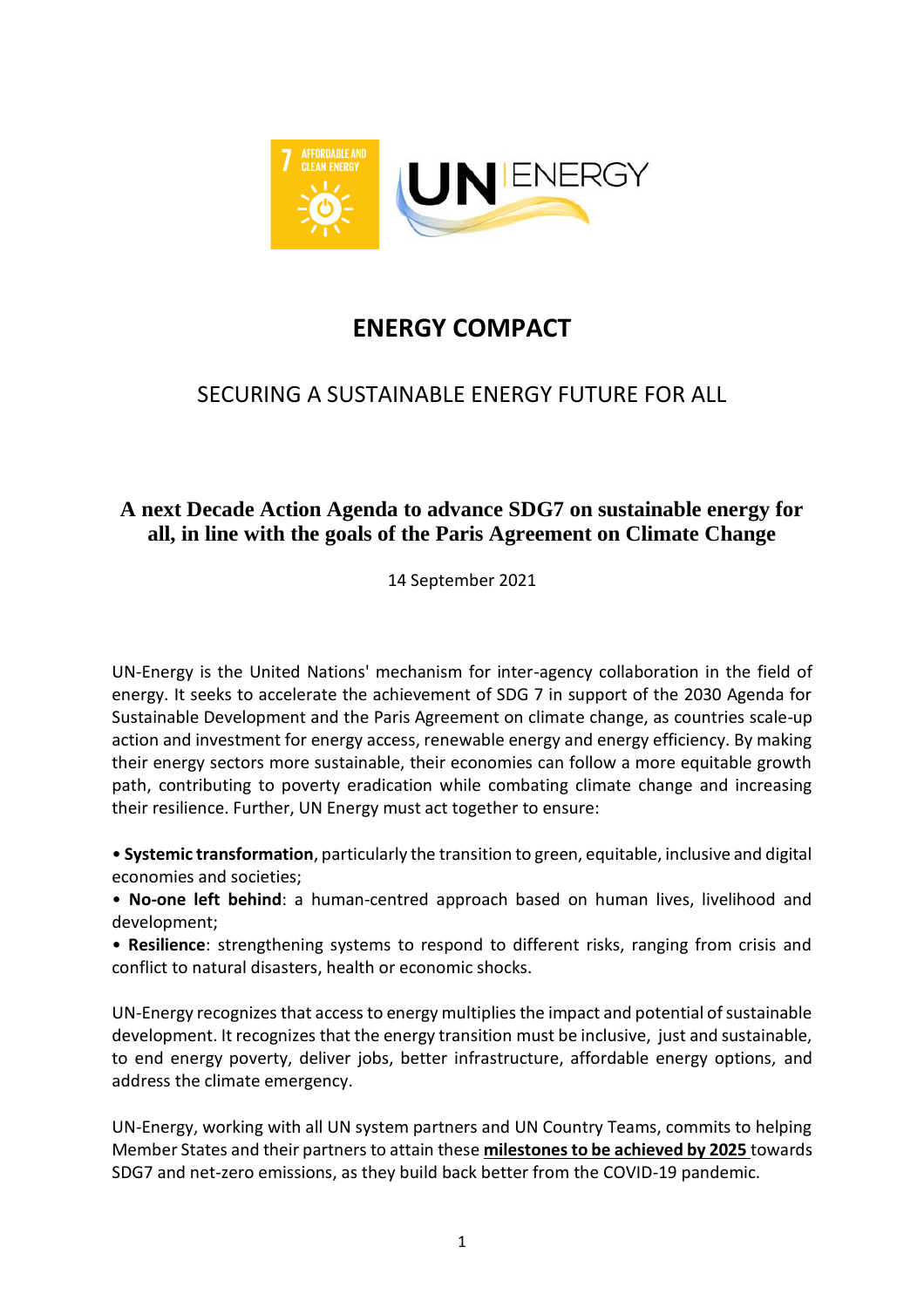| <b>AMBITION</b>                                                                                                                                                                                                                                                                                                                      |                                                                                                                                                                                                                                                                                                                                                     |
|--------------------------------------------------------------------------------------------------------------------------------------------------------------------------------------------------------------------------------------------------------------------------------------------------------------------------------------|-----------------------------------------------------------------------------------------------------------------------------------------------------------------------------------------------------------------------------------------------------------------------------------------------------------------------------------------------------|
| Ambitions to achieve SDG7 by 2030.                                                                                                                                                                                                                                                                                                   |                                                                                                                                                                                                                                                                                                                                                     |
| $\Box$ 7.1. By 2030, ensure<br>universal access to<br>affordable, reliable and<br>modern energy services.                                                                                                                                                                                                                            | Target(s):<br>500 million more people with access to energy<br>1 billion more people to access to clean cooking<br>solutions<br>Time frame: 2021 - 2025                                                                                                                                                                                             |
| 7.2. By 2030, increase<br>substantially the share of<br>renewable energy in the<br>global energy mix.                                                                                                                                                                                                                                | Target(s):<br>100 percent increase in modern renewables capacity<br>globally and 100 percent renewable-based power<br>targets established in 100 countries<br>Time frame: 2021-2025                                                                                                                                                                 |
| <b>7.3.</b> By 2030, double the<br>global rate of improvement<br>in energy efficiency.                                                                                                                                                                                                                                               | Target(s):<br>3 percent annual efficiency improvement in at least 50<br>countries across the world<br>Time frame: 2021 - 2025                                                                                                                                                                                                                       |
| $\square$ 7.a. By 2030, enhance<br>international cooperation<br>to facilitate access to clean<br>energy research and<br>technology, including<br>renewable energy, energy<br>efficiency and advanced<br>and cleaner fossil-fuel<br>technology, and promote<br>investment in energy<br>infrastructure and clean<br>energy technology. | Target(s):<br>Double annual clean energy investment globally<br>(relative to the current level)<br>30 million jobs in renewable energy and energy<br>efficiency<br>Just transitions to phase out fossil fuel subsidies and<br>end financing for new coal power plants<br>Annual global GHG emissions to be reduced at least by<br>one third in 2025 |
| $\Box$ 7.b. By 2030, expand<br>infrastructure and upgrade<br>technology for supplying<br>modern and sustainable<br>energy services for all in<br>developing countries, in<br>particular least developed<br>countries, small island<br>developing States, and                                                                         | Time frame: 2021 - 2025<br>Target(s):<br>Raise energy access investment to US\$40 billion per<br>year, of which 50 per cent should be directed to the<br><b>LDCs</b><br>Time frame: 2021 - 2025                                                                                                                                                     |